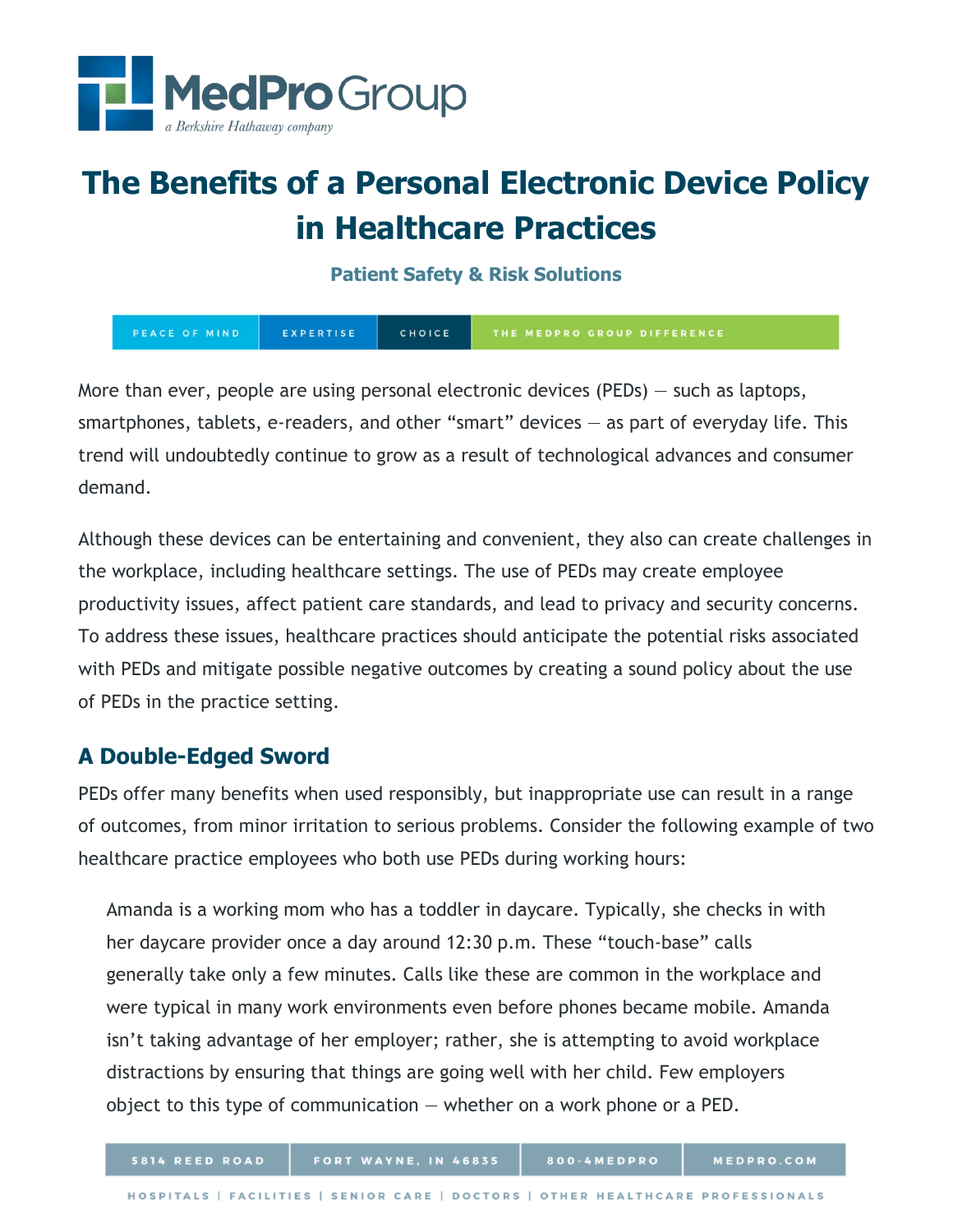The same healthcare practice that employs Amanda also employs Megan. Megan has two elementary school-aged children who are watched by a neighbor in the afternoons. Just as Amanda calls to check on her toddler, Megan calls her babysitter in the afternoon to check on her kids. However, Megan is good friends with the babysitter, so these calls are rarely brief.

Typically, Megan multitasks while she talks to the babysitter. She walks around the office speaking into a wireless headset. At the same time, she completes various clerical tasks, and sometimes even interacts with patients. She may schedule appointments or collect payments, all while chatting on the phone.

Many times, Megan's conversations with the babysitter include personal information, (e.g., details about arguments with friends or ongoing family issues). Further, Megan texts her husband throughout the day and checks in on her personal social media accounts frequently.

The healthcare practice that employs Amanda and Megan does not have a staff policy about PEDs, personal calls, or personal use of social media. Without a policy in place, it might be difficult to ask Megan to alter her phone habits. After all, Megan continues to work while she's on the phone — Amanda doesn't. If Amanda has always been allowed to make personal phone calls to her daycare provider, then isn't Megan being discriminated against if she is forbidden to call her children's babysitter?

The bottom line is that the accommodation of allowing employees such as Amanda to make a reasonable number of personal phone calls during work hours shouldn't be misinterpreted if another employee puts a different spin on the matter.

#### **Risk and Safety Concerns**

Multitasking and multiple distractions can increase the risk of errors. In any healthcare environment, errors may pose harm to patients. In the example of Megan, errors might range from noting a patient's appointment for the wrong day or time (an inconvenience) to misfiling a biopsy report (which could lead to a potentially significant injury). Distractions caused by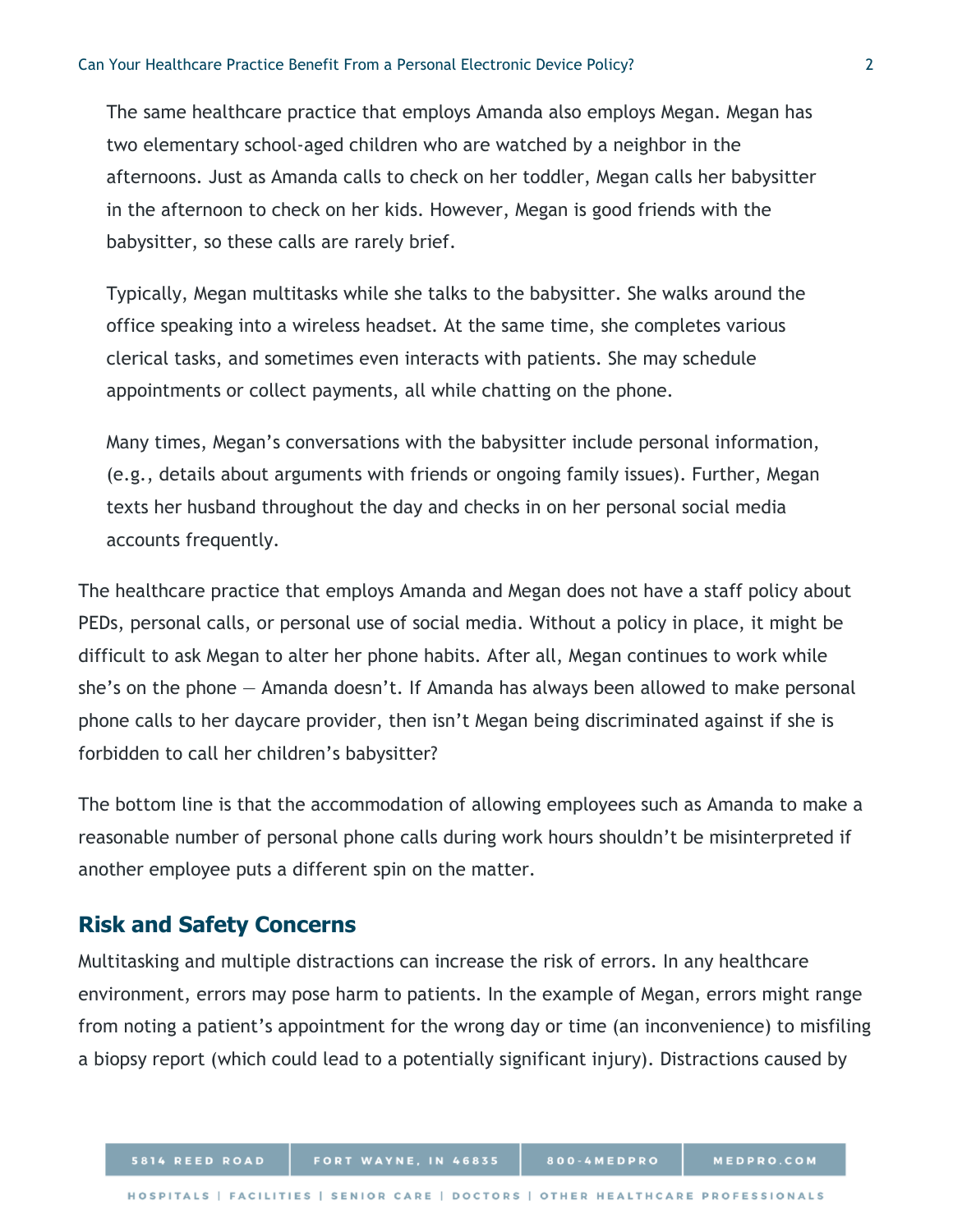multitasking also can annoy patients who, although unharmed, may perceive these interruptions as disrespectful or dangerous.

In terms of privacy and security, violations of personal privacy can occur if conversations are overheard — not just by individuals in the office, but by persons who are on the other end of a telephone conversation. Further, if telephone conversations can occur anywhere within the office, inadvertent eavesdropping may increase.

The use of PEDs in the workplace may also tempt employees to engage in inappropriate activities. Reports of cybersecurity and HIPAA breaches proliferate on a nearly daily basis, and healthcare organizations have reported significant security issues as a result of employees using cellphones to take inappropriate pictures of patients or patient information (e.g., health information, credit card numbers, and social security numbers), illegally transmitting health records, and other types of criminal activity.

### **Policy Planning**

Every healthcare practice should be committed to providing safe, courteous, and efficient patient care. As part of this effort, practices should consider implementing an employee policy related to the use of PEDs. The policy should be broad to cover a variety of situations and to be as fair as possible. In some instances, practices might need more than one policy to cover all PEDs.

In relation to the prior case examples, the practice could implement a policy stipulating that employees should make personal phone calls during breaks or lunchtime. In Megan's case, there is no reason why she can't call her children's babysitter during her afternoon break, and Amanda can touch base with her daycare provider during her lunch break.

When an employee is forced to make or receive personal calls outside of personal time (e.g., the daycare provider calls to report that Amanda's toddler has a fever, or the school calls because one of Megan's children was hurt on the playground), then these infrequent calls can be promptly managed  $-$  or, if they are not emergencies, can be deferred until a more appropriate time. In addition, the presumption that friends or family can make small talk with an employee while he/she is working should be addressed courteously but firmly.

800-4MEDPRO